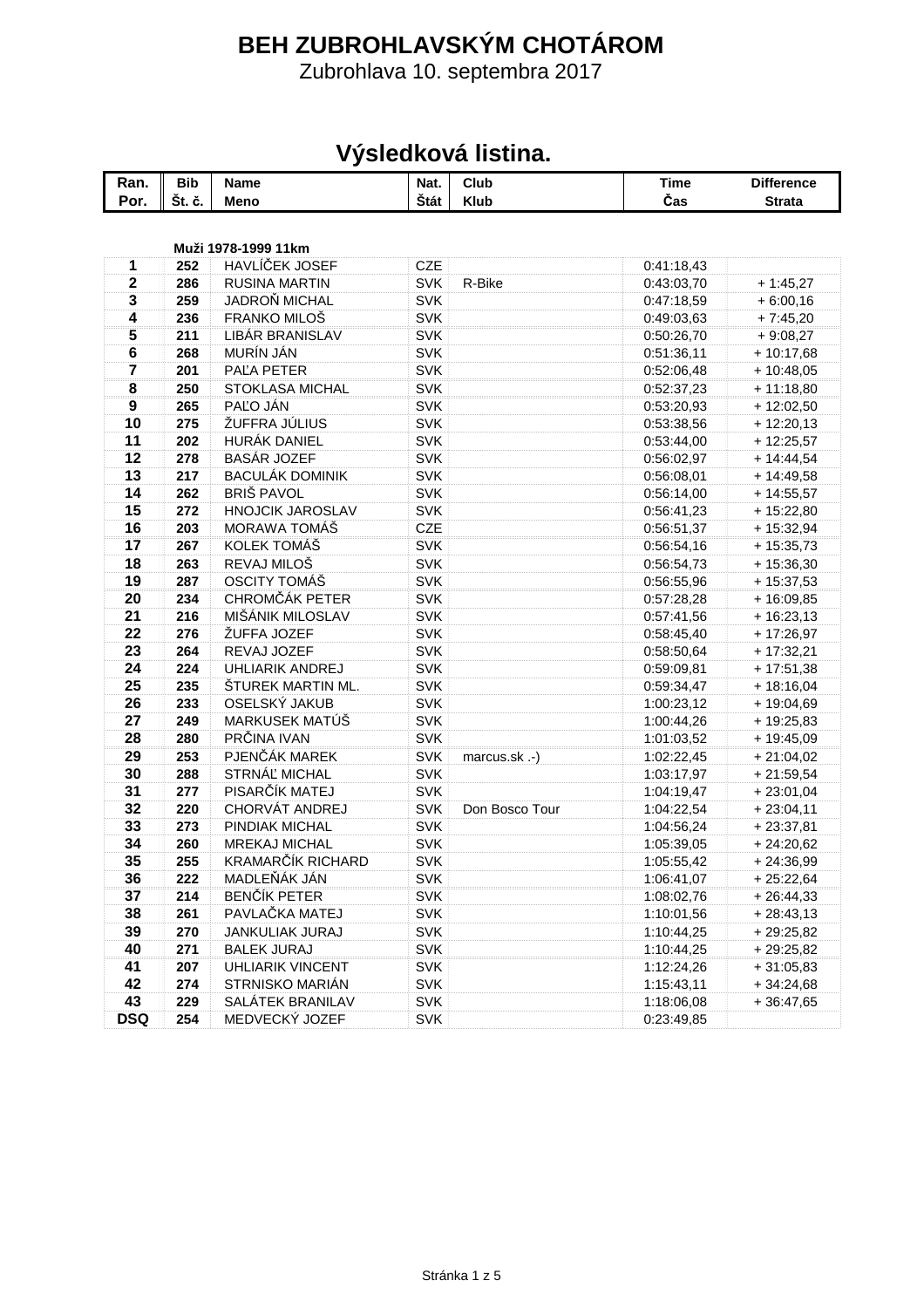| Ran. | <b>Bib</b>             | <b>Name</b> | Nat. | Club        | <b>Time</b> | <b>Difference</b> |
|------|------------------------|-------------|------|-------------|-------------|-------------------|
| Por. | $\mathbf{v}$<br>St. č. | <b>Meno</b> | Štát | <b>Klub</b> | Cas         | <b>Strata</b>     |

|                         |     | Muži < 1977 11km                    |            |                          |            |              |
|-------------------------|-----|-------------------------------------|------------|--------------------------|------------|--------------|
| 1                       | 210 | PRAJ SLAVOMÍR                       | <b>SVK</b> | TT Vavrečka              | 0:46:53,24 |              |
| $\mathbf 2$             | 209 | <b>BUC MARTIN</b>                   | <b>SVK</b> |                          | 0:47:43,92 | $+0.50,68$   |
| 3                       | 248 | ŠKOMBÁR JÁN                         | <b>SVK</b> |                          | 0:50:06,63 | $+3:13,39$   |
| 4                       | 241 | PETRIKOVIČ ROMAN                    | <b>SVK</b> |                          | 0:51:34,11 | $+4:40,87$   |
| 5                       | 284 | VAJDUĽÁK RASTISLAV                  | <b>SVK</b> | RUMCO Tvrdošín           | 0:51:35,71 | $+4:42,47$   |
| 6                       | 247 | CZYŽ JOSEF                          | <b>SVK</b> | pupkof.skrecon.com       | 0:54:25,42 | $+7:32,18$   |
| 7                       | 212 | ŽELEZNÍK PETER                      | <b>SVK</b> | ŠK Oravaman              | 0:54:37,73 | $+7:44,49$   |
| 8                       | 239 | <b>JANKOLA JÁN</b>                  | <b>SVK</b> | MK Tvrdošín              | 0:54:41,42 | $+7:48,18$   |
| 9                       | 266 | SKURČÁK PATRIK                      | <b>SVK</b> |                          | 0:55:28,38 | $+8:35,14$   |
| 10                      | 242 | PÁNIK VLADIMÍR                      | <b>SVK</b> |                          | 0:55:32,14 | $+8:38,90$   |
| 11                      | 238 | KRÁĽ MARIÁN                         | <b>SVK</b> |                          | 0:56:54,73 | $+10:01,49$  |
| 12                      | 237 | <b>BUC TOMÁŠ</b>                    | <b>SVK</b> |                          | 0:57:10,62 | $+10:17,38$  |
| 13                      | 227 | LUSCOŇ ĽUBOMÍR                      | <b>SVK</b> |                          | 0:57:52,66 | $+10:59,42$  |
| 14                      | 225 | FINIK MARIÁN                        | <b>SVK</b> |                          | 0:58:50,64 | $+ 11:57,40$ |
| 15                      | 223 | <b>UHLIARIK STEFAN</b>              | <b>SVK</b> |                          | 0:59:29,34 | $+12:36,10$  |
| 16                      | 257 | KAČÍR MARIÁN                        | <b>SVK</b> |                          | 1:03:18,43 | $+16:25,19$  |
| 17                      | 219 | JAGELKA JOZEF                       | <b>SVK</b> | AMK Babia hora Zubrohlav | 1:04:04,40 | $+17:11,16$  |
| 18                      | 245 | MALINKA JIŘÍ                        | <b>CZE</b> |                          | 1:07:30,69 | $+20:37,45$  |
| 19                      | 283 | <b>STOKLASA PETER</b>               | <b>SVK</b> |                          | 1:08:11,75 | $+21:18,51$  |
| 20                      | 231 | <b>PALIDER IGOR</b>                 | <b>SVK</b> |                          | 1:09:13,45 | $+22:20,21$  |
| 21                      | 215 | <b>MAJDA MIROSLAV</b>               | <b>SVK</b> |                          | 1:13:09,74 | $+26:16,50$  |
| 22                      | 246 | <b>GRAŇÁK MAREK</b>                 | <b>SVK</b> |                          | 1:19:11,12 | $+32:17,88$  |
| 23                      | 218 | HERUD JÁN                           | <b>SVK</b> |                          | 1:21:08,73 | $+34:15,49$  |
| 24                      | 206 | <b>UHLIARIK JOZEF</b>               | <b>SVK</b> |                          | 1:27:42,67 | $+40:49,43$  |
| <b>DNS</b>              | 243 | BALÚN JÁN                           | <b>SVK</b> |                          |            |              |
| <b>DNS</b>              | 244 | <b>FONFER VIKTOR</b>                | <b>SVK</b> | Maratonsky klub Tvrdošín |            |              |
|                         |     |                                     |            |                          |            |              |
|                         |     | Ženy 1978-1999 11km                 |            |                          |            |              |
| 1                       | 279 | BABINSKÁ MIROSLAVA                  | <b>SVK</b> |                          | 0:55:44,31 |              |
| $\mathbf 2$             | 269 | <b>ILIEVOVA KATARINA</b>            | <b>SVK</b> |                          | 1:08:18,51 | $+ 12:34,20$ |
| 3                       | 228 | ĽAŠOVÁ MÁRIA                        | <b>SVK</b> |                          | 1:08:27,46 | $+12:43,15$  |
| 4                       | 258 | HURAKOVÁ MÁRIA                      | <b>SVK</b> |                          | 1:09:54,09 | + 14:09,78   |
| 5                       | 285 | MAXOVÁ MICHAELA                     | <b>SVK</b> | <b>KB</b> Breza          | 1:12:47,36 | $+17:03,05$  |
| $6\phantom{1}$          | 232 | SKURCOŇÁKOVÁ MONIKA                 | <b>SVK</b> |                          | 1:14:54,08 | $+19:09,77$  |
|                         |     |                                     |            |                          |            |              |
|                         |     | Ženy < 1977 11km<br>KRŠŠÁKOVÁ JANKA |            |                          |            |              |
| 1                       | 282 |                                     | <b>SVK</b> |                          | 1:07:42,93 |              |
|                         |     | Juniori 11km                        |            |                          |            |              |
| 1                       | 230 | PALIDER IGOR ML.                    | <b>SVK</b> |                          | 0:51:13,54 |              |
| $\overline{\mathbf{2}}$ | 240 | JANKOLA LUKÁŠ                       | <b>SVK</b> | MK Tvrdošín              | 0:55:58,87 | $+4:45,33$   |
| 3                       | 204 | CZYŽ JOSEF ML.                      | CZE        |                          | 0:57:39,15 | $+6:25,61$   |
| 4                       | 256 | <b>BUBLÁK ANDREJ</b>                | <b>SVK</b> |                          | 1:01:59,43 | $+10:45,89$  |
| 5                       | 205 | CZYŽ KAREL                          | <b>CZE</b> | Silový čtyřboj Bohumín   | 1:03:38,03 | $+ 12:24,49$ |
| 6                       | 208 | <b>UHLIARIK PAVOL</b>               | <b>SVK</b> |                          | 1:05:17,59 | $+14:04,05$  |
| $\overline{7}$          | 226 | <b>FINIK MÁRIO</b>                  | <b>SVK</b> |                          | 1:05:19,05 | $+14:05,51$  |
|                         |     |                                     |            |                          |            |              |
|                         |     | Juniorky 11km                       |            |                          |            |              |
| 1                       | 251 | PJENČÁKOVÁ NATÁLIA                  | <b>SVK</b> |                          | 1:09:49,46 |              |
| $\overline{\mathbf{2}}$ | 213 | DAŇOVÁ JULIANA                      | <b>SVK</b> |                          | 1:13:11,23 | $+3:21,77$   |
| 3                       | 221 | FINIKOVÁ MARGARÉTA                  | <b>SVK</b> |                          | 1:13:11,23 | $+3:21,77$   |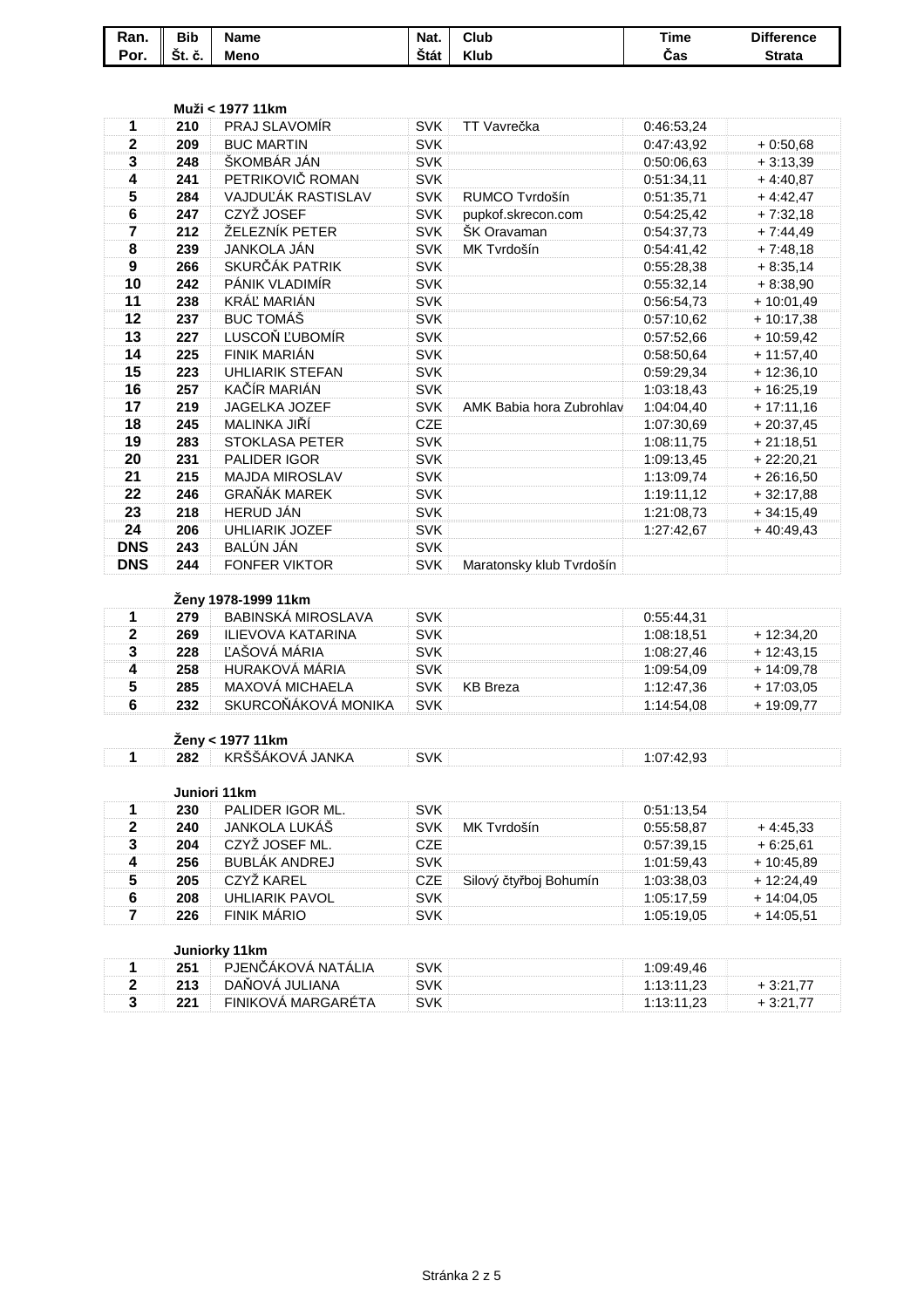| Ran.             | <b>Bib</b> | <b>Name</b>                          | Nat.                     | Club                        | <b>Time</b>              | <b>Difference</b>           |
|------------------|------------|--------------------------------------|--------------------------|-----------------------------|--------------------------|-----------------------------|
| Por.             | Št. č.     | Meno                                 | Štát                     | <b>Klub</b>                 | Čas                      | <b>Strata</b>               |
|                  |            |                                      |                          |                             |                          |                             |
|                  |            | Muži < 1999 5km                      |                          |                             |                          |                             |
| 1                | 143        | STREŽO MICHAL                        | <b>SVK</b>               |                             | 0:21:08,15               |                             |
| $\mathbf 2$      | 130        | SITÁRIK PETER                        | <b>SVK</b>               |                             | 0:23:39,95               | $+2:31,80$                  |
| 3                | 157        | <b>MAKA JURAJ</b>                    | <b>SVK</b>               |                             | 0:25:01,19               | $+3:53,04$                  |
| 4                | 96         | <b>KOSMEN SILVESTER</b>              | <b>SVK</b>               |                             | 0:25:14,72               | $+4:06,57$                  |
| 5                | 83         | <b>BEDRICH MICHAL</b>                | <b>SVK</b>               |                             | 0:25:18,05               | $+4:09,90$                  |
| 6                | 65         | ČIERNIK ONDREJ                       | <b>SVK</b>               |                             | 0:25:56,24               | $+4:48,09$                  |
| 7                | 84         | BUC TOMÁŠ ML.                        | <b>SVK</b>               |                             | 0:26:20,12               | $+5:11,97$                  |
| 8                | 47         | <b>HABLÁK MATÚŠ</b>                  | <b>SVK</b>               |                             | 0:26:21,18               | $+5:13,03$                  |
| $\boldsymbol{9}$ | 80         | <b>BALCIERÁK MARCEL</b>              | <b>SVK</b>               |                             | 0:26:30,65               | $+5:22,50$                  |
| 10               | 134        | VÁCLAV JURAJ                         | <b>SVK</b>               |                             | 0:27:44,55               | $+6:36,40$                  |
| 11               | 102        | KOPČEK JÁN                           | <b>SVK</b>               |                             | 0:27:44,97               | $+6:36,82$                  |
| 12               | 103        | MIŠKOVIČ JAROSLAV                    | <b>SVK</b>               |                             | 0:27:46,02               | $+6:37,87$                  |
| 13               | 18         | MIŠKOVIČ PAVOL                       | <b>SVK</b>               |                             | 0:28:06,18               | $+6:58,03$                  |
| 14               | 67         | TRSTENSKÝ JAROMÍR                    | <b>SVK</b>               |                             | 0:29:00,17               | $+7:52,02$                  |
| 15               | 138        | <b>ILIEV LUBOMIR</b>                 | <b>SVK</b>               |                             | 0:29:22,35               | $+8:14,20$                  |
| 16               | 152        | ZIMÁN LUKÁŠ                          | <b>SVK</b>               |                             | 0:29:48,39               | $+8:40,24$                  |
| 17               | 142        | MADLENÁK ANTON                       | <b>SVK</b>               |                             | 0:30:01,92               | $+8:53,77$                  |
| 18               | 133        | <b>HUDIAK ROMAN</b>                  | <b>SVK</b>               |                             | 0:30:30,76               | $+9:22,61$                  |
| 19               | 99         | <b>RANDIAK RASTISLAV</b>             | <b>SVK</b>               |                             | 0:30:31,39               | $+9:23,24$                  |
| 20               | 79         | VRAŠŤÁK TOMÁŠ                        | <b>SVK</b>               |                             | 0:30:51,99               | $+9:43,84$                  |
| 21               | 107        | KRAMARČÍK PAVOL                      | <b>SVK</b>               |                             | 0:30:58,88               | $+9:50,73$                  |
| 22               | 126        | <b>FLOREK PAVOL</b>                  | <b>SVK</b>               |                             | 0:31:16,93               | $+10:08,78$                 |
| 23               | 135        | STUDENÝ RADEK                        | <b>SVK</b>               |                             | 0:31:23,24               | $+10:15,09$                 |
| 24               | 136        | SAHULA RADEK                         | <b>SVK</b>               | Spartan race training group | 0:31:25,86               | $+10:17,71$                 |
| 25               | 73         | <b>BUGEL' MILAN</b>                  | <b>SVK</b>               |                             | 0:31:35,00               | $+10:26,85$                 |
| 26<br>27         | 72         | MIŠKOVIČ MILAN<br><b>MIRÍN PETER</b> | <b>SVK</b>               |                             | 0:31:50,24               | $+10:42,09$                 |
| 28               | 153<br>28  | DAŇA JÁN                             | <b>SVK</b><br><b>SVK</b> |                             | 0:31:52,04               | $+10:43,89$                 |
| 29               | 140        | UHBAN JÚLIUS                         | <b>SVK</b>               |                             | 0:31:55,08<br>0:32:14,57 | $+10:46,93$<br>$+ 11:06,42$ |
| 30               | 160        | <b>BACIGÁL MARTIN</b>                | <b>SVK</b>               |                             | 0:32:14,89               | $+11:06,74$                 |
| 31               | 156        | PISARČÍK JURAJ                       | <b>SVK</b>               |                             | 0:32:14,89               | $+11:06,74$                 |
| 32               | 88         | MAJKÚT DUŠAN                         | <b>SVK</b>               |                             | 0:32:24,84               | $+11:16,69$                 |
| 33               | 24         | SOCHA JAROSLAV                       | <b>SVK</b>               |                             | 0:33:33,03               | $+ 12:24,88$                |
| 34               | 120        | HORVÁT JAKUB                         | <b>SVK</b>               |                             | 0:33:36,08               | $+12:27,93$                 |
| 35               | 35         | KOŠÚT ĹUBOMIR                        | <b>SVK</b>               |                             | 0:34:46,26               | $+13:38,11$                 |
| 36               | 86         | TOMOVČÍK MILAN                       | SVK                      |                             | 0:36:15,55               | $+15:07,40$                 |
| 37               | 91         | <b>GRIEŠ MIROSLAV</b>                | <b>SVK</b>               |                             | 0:36:37,56               | $+15:29,41$                 |
| 38               | 21         | JANEČEK JOZEF                        | SVK                      |                             | 0:37:07,12               | $+15:58,97$                 |
| 39               | 109        | ROČEK RICHARD                        | <b>SVK</b>               |                             | 0:37:55,15               | $+16:47,00$                 |
| 40               | 39         | <b>HOLUB MILAN</b>                   | <b>SVK</b>               |                             | 0:40:58,84               | $+19:50,69$                 |
| 41               | 112        | KEKELÁK VLADIMÍR                     | <b>SVK</b>               |                             | 0:41:36,93               | $+20:28,78$                 |
| 42               | 77         | ŠTUREK MARTIN                        | <b>SVK</b>               |                             | 0:41:43,41               | $+20:35,26$                 |
| 43               | 122        | <b>BALBO CLAUDIO</b>                 | <b>SVK</b>               |                             | 0:41:52,26               | $+20:44,11$                 |
| 44               | 144        | ŠIMJAK MILAN                         | <b>SVK</b>               |                             | 0:44:04,14               | $+22:55,99$                 |
| 45               | 29         | MÔSTKA JOZEF                         | <b>SVK</b>               |                             | 0:44:36,27               | $+23:28,12$                 |
| 46               | 59         | LIPNIČAN MIROSLAV                    | <b>SVK</b>               |                             | 0:47:49,25               | $+26:41,10$                 |
| 47               | 94         | <b>GRAŇÁK PETER</b>                  | <b>SVK</b>               |                             | 0:52:24,80               | $+31:16,65$                 |
| <b>DNS</b>       | 1          | <b>HRKEL MARTIN</b>                  | <b>SVK</b>               |                             |                          |                             |
| <b>DNS</b>       | 117        | STOKLASA LADISLAV                    | <b>SVK</b>               |                             |                          |                             |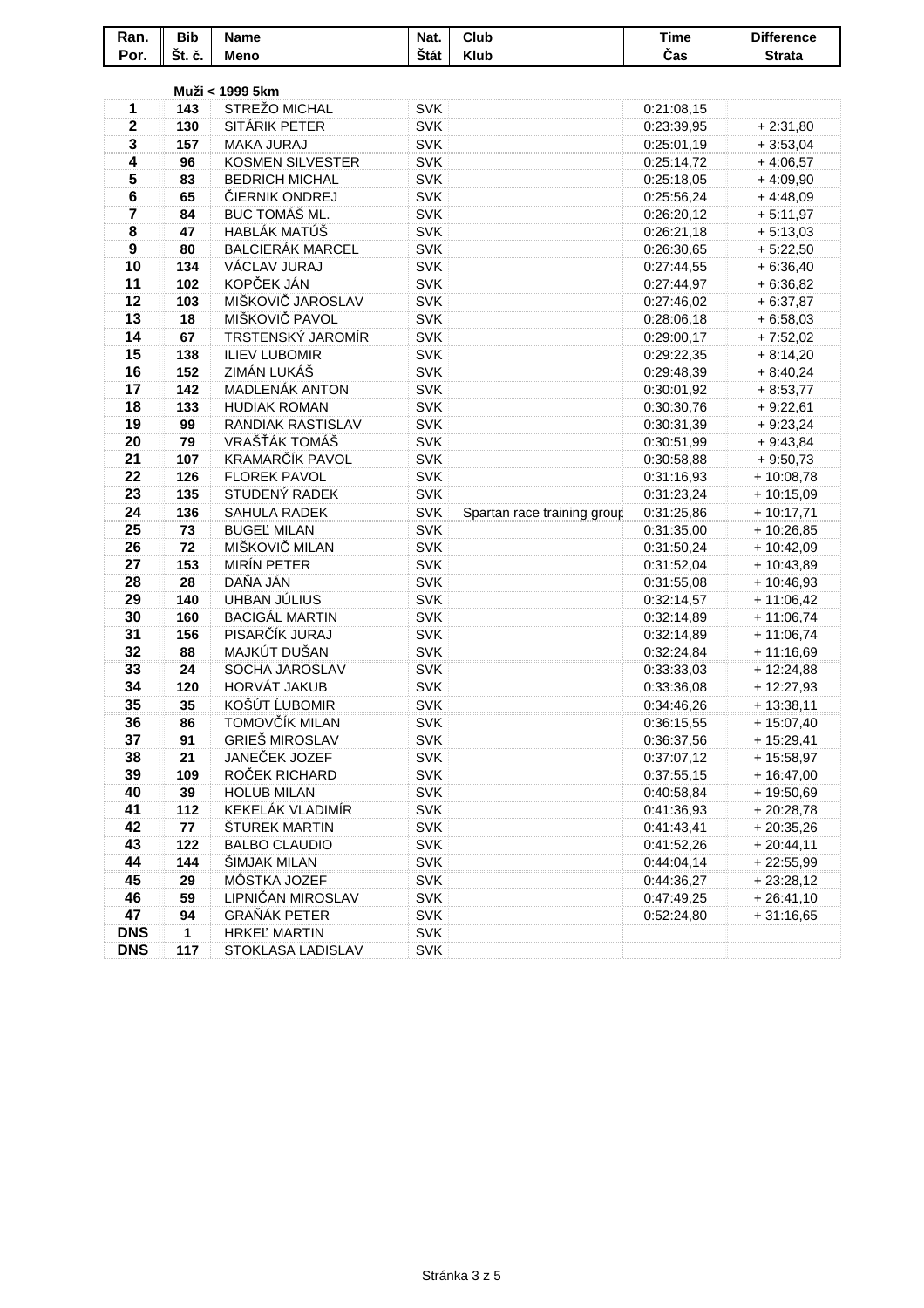| Ran. | <b>Bib</b>       | <b>Name</b> | Nat.        | Club        | <b>Time</b> | <b>Difference</b> |
|------|------------------|-------------|-------------|-------------|-------------|-------------------|
| Por. | $\sim$<br>Št. č. | <b>Meno</b> | <b>Stát</b> | <b>Klub</b> | Cas         | <b>Strata</b>     |

|                         |            | Ženy < 1999 5km                               |                   |             |                          |              |
|-------------------------|------------|-----------------------------------------------|-------------------|-------------|--------------------------|--------------|
| 1                       | 281        | RYPÁKOVÁ EVA                                  | <b>SVK</b>        |             | 0:25:37,36               |              |
| $\mathbf{2}$            | 115        | MIŠKOVÁ ERIKA                                 | <b>SVK</b>        |             | 0:26:40,28               | $+1:02,92$   |
| 3                       | 128        | OPALKOVÁ MÁRIA                                | <b>SVK</b>        |             | 0:26:42,30               | $+1:04,94$   |
| 4                       | 12         | UHLIARIKOVÁ DOROTA                            | <b>SVK</b>        |             | 0:29:19,13               | $+3:41,77$   |
| 5                       | 158        | MAXOVÁ ĽUBOMÍRA                               | <b>SVK</b>        |             | 0:29:24,53               | $+3:47,17$   |
| 6                       | 125        | FLORKOVA VERONIKA                             | <b>SVK</b>        |             | 0:30:17,03               | $+4:39,67$   |
| $\overline{\mathbf{7}}$ | 5          | TRABALKOVÁ ANDREA                             | <b>SVK</b>        |             | 0:30:33,03               | $+4:55,67$   |
| 8                       | 114        | DŽUGANOVÁ LENKA                               | <b>SVK</b>        |             | 0:31:25,86               | $+5:48,50$   |
| 9                       | 106        | FLORKOVÁ ADRIANA                              | <b>SVK</b>        |             | 0:31:45,20               | $+6:07,84$   |
| 10                      | 85         | BALCIERÁKOVÁ RENÁTA                           | <b>SVK</b>        |             | 0:31:52,81               | $+6:15,45$   |
| 11                      | 9          | PRAJOVÁ ERIKA                                 | <b>SVK</b>        | TT Vavrečka | 0:31:55,28               | $+6:17,92$   |
| 12                      | 43         | ČERVEŇOVÁ MÁRIA                               | <b>SVK</b>        |             | 0:32:01,56               | $+6:24,20$   |
| 13                      | 19         | MIŠKOVIČOVÁ ZUZANA                            | <b>SVK</b>        |             | 0:32:27,20               | $+6:49,84$   |
| 14                      | 118        | MATISOVÁ KATARÍNA                             | <b>SVK</b>        |             | 0:32:35,50               | $+6:58,14$   |
| 15                      | 119        | BEZOUŠKOVÁ NIKOLA                             | <b>SVK</b>        |             | 0:32:48,79               | $+7:11,43$   |
| 16                      | 33         | KLINOVSKÁ MÁRIA                               | SVK               |             | 0:33:06,90               | $+7:29,54$   |
| 17                      | 68         | TRSTENSKÁ ZUZANA                              | <b>SVK</b>        |             | 0:33:27,71               | $+7:50,35$   |
| 18                      | 71         | PINDIAKOVA EVA                                | <b>SVK</b>        |             | 0:33:29,71               | $+7:52,35$   |
| 19                      | 23         | JANEČKOVÁ DANIELA                             | <b>SVK</b>        |             | 0:33:33,43               | $+7:56,07$   |
| 20                      | 92         | GRAŇÁKOVÁ ERIKA                               | <b>SVK</b>        |             | 0:33:53,80               | $+8:16,44$   |
| 21                      | 34         | MORAWOVÁ ANNA                                 | <b>SVK</b>        |             | 0:34:24,41               | $+8:47,05$   |
| 22                      | 32         | JAGNEŠÁKOVÁ ĽUBICA                            | <b>SVK</b>        |             | 0:34:31,50               | $+8:54,14$   |
| 23                      | 42         | ČERVEŇOVÁ LUCIA                               | <b>SVK</b>        |             | 0:35:11,62               | $+9:34,26$   |
| 24                      | 36         | MIŠÁNIKOVÁ MILADA                             | <b>SVK</b>        |             | 0:35:59,52               | $+10:22,16$  |
| 25                      | 37         | ŠIŠULÁKOVÁ SIDÓNIA                            | <b>SVK</b>        |             | 0:35:59,52               | $+10:22,16$  |
| 26                      | 49         | NEZNÍKOVÁ DANIELA                             | <b>SVK</b>        |             | 0:36:09,80               | $+10:32,44$  |
| 27                      | 87         | TOMČÍKOVÁ JÚLIA                               | <b>SVK</b>        |             | 0:36:15,55               | $+10:38,19$  |
| 28                      | 45         | ČERVEŇOVÁ LÍVIA                               | <b>SVK</b>        |             | 0:36:16,87               | $+10:39,51$  |
| 29                      | 46         | BAJČIČÁKOVÁ MÁRIA                             | <b>SVK</b>        |             | 0:36:17,07               | $+10:39,71$  |
| 30                      | 131        | SITÁRIKOVÁ MÁRIA                              | <b>SVK</b>        |             | 0:36:58,34               | $+11:20,98$  |
| 31                      | 154        | ROMAŇÁKOVÁ MICHAELA                           | <b>SVK</b>        |             | 0:37:33,33               | $+11:55,97$  |
| 32                      | 31         | MIŠKOVIČOVÁ ALŽBETKA                          | <b>SVK</b>        |             | 0:37:34,24               | $+11:56,88$  |
| 33                      | 70         | KLINOVSKÁ TATIANA                             | <b>SVK</b>        |             | 0:37:48,65               | $+12:11,29$  |
| 34                      | 108        | KRAMARČÍKOVÁ ALŽBETA                          | <b>SVK</b>        |             | 0:37:54,72               | $+12:17,36$  |
| 35                      | 56         | ČAJKOVÁ VLADIMÍRA                             | <b>SVK</b>        |             | 0:37:56,32               | $+12:18,96$  |
| 36                      | 41         | KUBALÁKOVÁ EVA                                | <b>SVK</b>        |             | 0:38:07,58               | $+ 12:30,22$ |
| 37                      | 40         | HERUDOVÁ JANA                                 | <b>SVK</b>        |             | 0:38:14,26               | $+12:36,90$  |
| 38                      | 20         | JANEČKOVÁ ZUZANA                              | <b>SVK</b>        |             | 0:38:43,80               | $+ 13:06,44$ |
| 39                      | 74         | BUGEĽOVÁ VALÉRIA                              | SVK               |             | 0:38:51,81               | + 13:14,45   |
| 40                      | 60         | LIPNIČANOVÁ LENKA                             | <b>SVK</b>        |             | 0:38:56,81               | $+13:19,45$  |
| 41                      | 113        | VACLAVOVÁ ANDREA                              | <b>SVK</b>        |             | 0:39:09,01               | $+13:31,65$  |
| 42                      | 127        | PECHOVA MARTA                                 | <b>SVK</b>        |             | 0:39:58,59               | $+ 14:21,23$ |
| 43                      | 17         | LEŠŇOVSKÁ ADRIANA                             | <b>SVK</b>        |             | 0:40:01,29               | $+ 14:23,93$ |
| 44                      | 25         | ŽELEZNÍKOVÁ ŽOFIA                             | <b>SVK</b>        |             | 0:40:20,69               | $+ 14:43,33$ |
| 45                      | 26         | PAĽOVÁ ZUZANA                                 | <b>SVK</b>        |             | 0:40:20,69               | $+ 14:43,33$ |
| 46                      | 62         | VASILKOVÁ JANA                                | <b>SVK</b>        |             | 0:40:30,46               | $+14:53,10$  |
| 47                      | 141        | DOSTÁLOVÁ ZUZANA                              | <b>SVK</b>        |             | 0:41:35,63               | + 15:58,27   |
| 48                      | 78         | ŠTUREKOVÁ JANKA                               | <b>SVK</b>        |             | 0:41:43,41               | $+16:06,05$  |
| 49                      | 121        | HORVÁTOVÁ TERÉZIA                             | <b>SVK</b>        |             | 0:41:55,29               | $+16:17,93$  |
| 50                      | 145        | ŠIMJAKOVÁ IVETA                               | <b>SVK</b>        |             | 0:45:37,11               | $+19:59,75$  |
| 51                      | 66         | PALIDEROVÁ ALBÍNA                             | <b>SVK</b>        |             | 0:45:55,05               | $+20:17,69$  |
| 52                      | 55         | JADRŇÁKOVÁ KLAUDIA                            | <b>SVK</b>        |             | 0:47:00,73               | $+21:23,37$  |
| 53                      | 90         | BÁNOVCOVÁ VASILKOVÁ VE SVK                    |                   |             | 0:47:46,93               | $+22:09,57$  |
| 54                      | 132        | POLŤÁKOVÁ JOZEFÍNA<br><b>BACIGÁLOVÁ LENKA</b> | <b>SVK</b>        |             | 0:47:49,25               | $+22:11,89$  |
| 55                      | 161        |                                               | <b>SVK</b>        |             | 0:52:03,22               | $+26:25,86$  |
| 56                      | 95         | TOMOVČÍKOVÁ MICHAELA                          | <b>SVK</b>        |             | 0:52:23,71               | $+26:46,35$  |
| 57                      | 151        | MADLENÁKOVÁ JANA                              | <b>SVK</b>        |             | 0:52:51,37               | $+27:14,01$  |
| 58                      | 93         | CHROMČÁKOVÁ KATARÍNA                          | <b>SVK</b>        |             | 0:53:23,44               | $+27:46,08$  |
| 59<br>60                | 75         | ILIEVOVÁ PETRA<br>ČUČKOVÁ IVETA               | <b>SVK</b>        |             | 0:53:34,45               | $+27:57,09$  |
| 61                      | 149<br>162 | OSCITA ŠTEPÁNIA                               | <b>SVK</b><br>CZE |             | 0:53:34,45               | $+27:57,09$  |
| 62                      | 165        | STOKLASOVÁ DANIELA                            | <b>SVK</b>        |             | 0:53:38,57<br>1:01:38,95 | $+28:01,21$  |
| <b>DNF</b>              | 98         | MAKUSKOVÁ ZUZANA                              | <b>SVK</b>        |             |                          | $+36:01,59$  |
| <b>DNS</b>              | 116        | STOKLASOVÁ MÁRIA                              | <b>SVK</b>        |             |                          |              |
|                         |            |                                               |                   |             |                          |              |